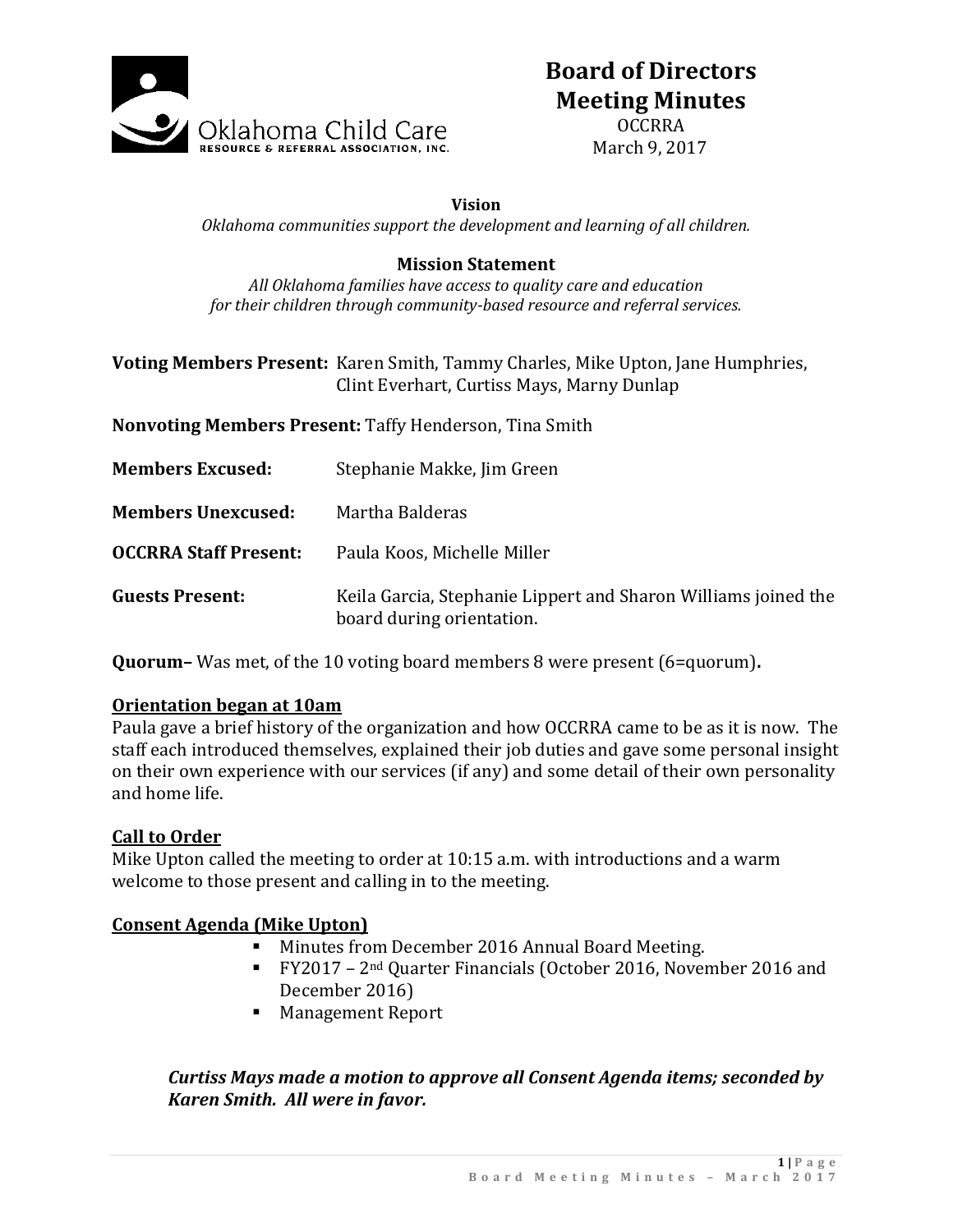# **Finance Committee (Marny Dunlap)**

#### *Financials*

Second Quarter FY2017 Financials are on track with no surprises. The agency is in a position to retract funds if it becomes necessary.

## *FY2017 Budget Contingency*

The state declared a revenue failure and all agencies were told to prepare for a .7% budget decrease.

Paula created a budget contingency for a 1% cut. It included some regional assistance from OCCRRA. Two agencies have had staff changes this year and as a result there may be extra monies. Last year we were able to float money around allowing us to spend almost all of the budget for the year. We anticipate doing the same this year.

# *DHS Meeting*

Paula attended a meeting yesterday with DHS in which they discussed the budget. The state legislature approved a DHS Supplemental for 38 million dollars. This is still not enough. The agencies within the state have been asked to prepare budgets with 6.8% and 14% cuts. Lesli Blazer spoke during the meeting and explained that 60% of our funds come from the CCDBG and the remaining 40% are TANF monies.

After the meeting Paula and Lesli spoke. Lesli seemed sure that CCR&R would not be receiving any further cut for this year or for next year. Although Paula has prepared budgets with cuts, they have been for smaller amounts; a 14% cut would be devastating to the way we do business.

At this point we will plan to end this year where we are now and beginning FY2018 with a flat budget. Paula will keep the budget contingencies on hand in case the situation changes. Every year we plan for cuts, year after year, and nothing comes of it. It is better to be prepared and have nothing happen than to do nothing and be struck with a cut without preparation.

# **Governance Committee (Karen Smith)**

## *Board Members*

The Governance Committee's main focus has been recruiting new members. The board was encouraged to submit ideas for recruitment. The board really needs energetic and enthusiastic people who are willing to serve.

# *Members Leaving*

- Martha Balderas has been unresponsive and has not been attending board meetings. She will be sent a letter removing her from the board.
- Jim Green has tendered his resignation effective immediately.

# *Karen Smith made a motion to accept Jim Green's resignation from the Board; seconded by Marny Dunlap. All were in favor.*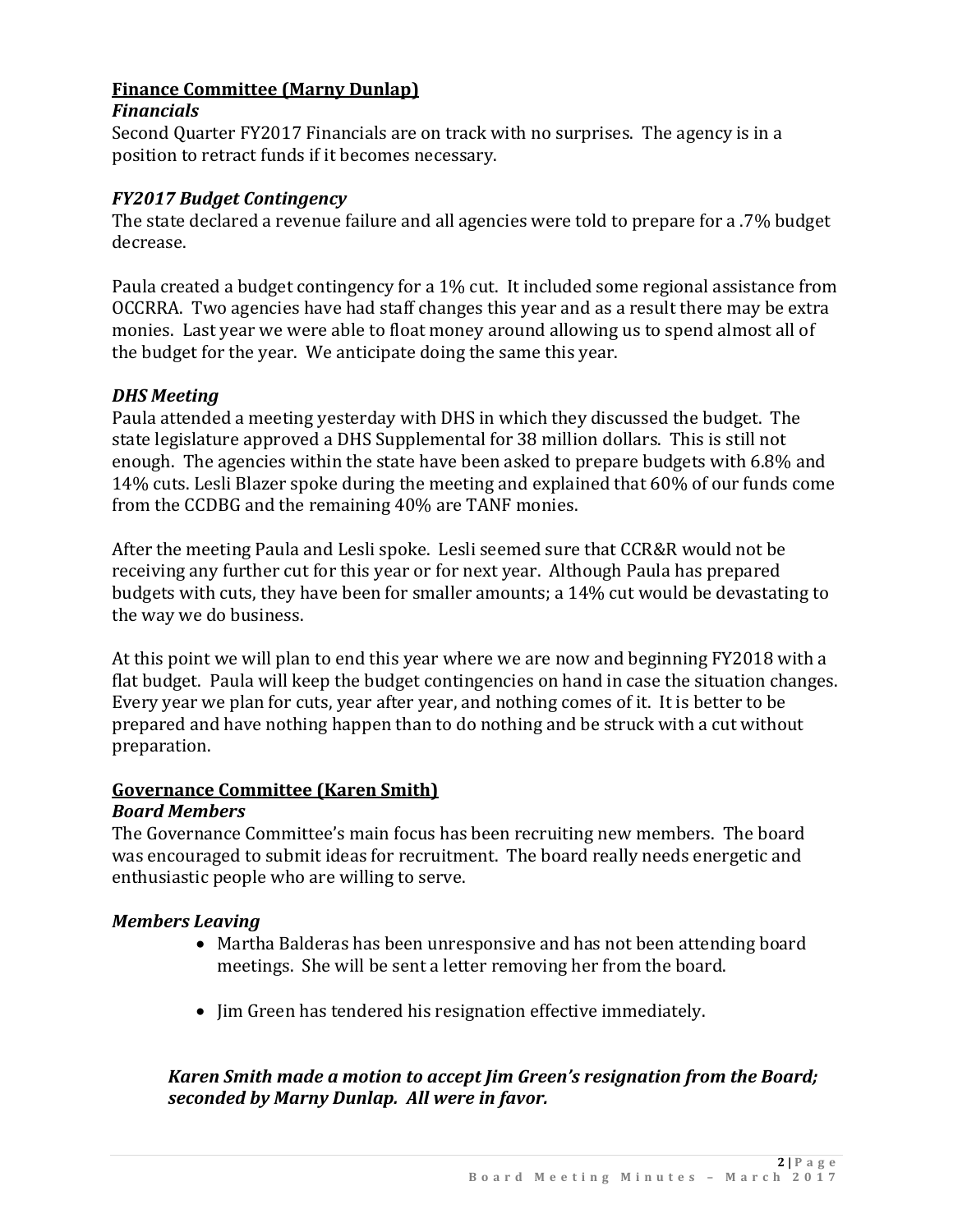Two board members resigned at the end of last year. That leaves three vacant positions that need to be filled. We are down to 8 voting members. Non-voting members do not count towards quorum, which has become 5 attendees.

## **Public Policy Committee (Tammy Charles)** *Stephanie Lippert gave an overview*

# *State Level*

In legislative session some bills we are worried about will disappear.

HB1491 would lower the age of children at summer youth camps from 5 to 4 and increase the number of hours for exempt providers. The number is currently 15, this bill will increase it to 21. DHS suggested that Linda Whaley get the language for part time school age children and see if it fits this situation and protects infants and toddlers. The language was amended and the bill was filed. DHS is comfortable and we are comfortable with the amendments in place. The bill is at the House and will be heard between now and March 23rd.

HB1966 to increase group size and ratios has gone dormant.

HB1968 would authorize the new owner of a previously owned child care facility who has made no changes to staff to be able to maintain the same STAR level. This bill would only affect a few facilities. STAR ratings affect the subsidy reimbursement rates. We are not sure this has any true impact on child care quality and therefore do not have a position.

HB1618 is dormant and is very similar to SB806 which increases licensing requirements to have more activity for kids and less screen time. We aren't sure this will end up going anywhere. There is no real purpose to the bill as everything is already in licensing standards. Licensing standards already limit screen time for birth to 2.

## *Day at the Capitol*

Stephanie is working to set a date for our annual Day at the Capitol. She will keep everyone posted.

*Federal Level* Everything is on hold.

**Resource Development Committee (chair vacant)** Did not meet this quarter.

## **Executive Director's Report (Paula Koos)** *Meetings*

Paula has been in a great deal of meetings lately which has turned out to be very beneficial. News and discussion on the budget situation have abounded. We have been getting information quicker and easier, there has been a lot of information flowing back and forth because of where the state stands financially.

The meeting with Lesli Blazer yesterday over the budget was very pleasing. Hopefully it will come to be true and we will not experience any cuts this year or next year.